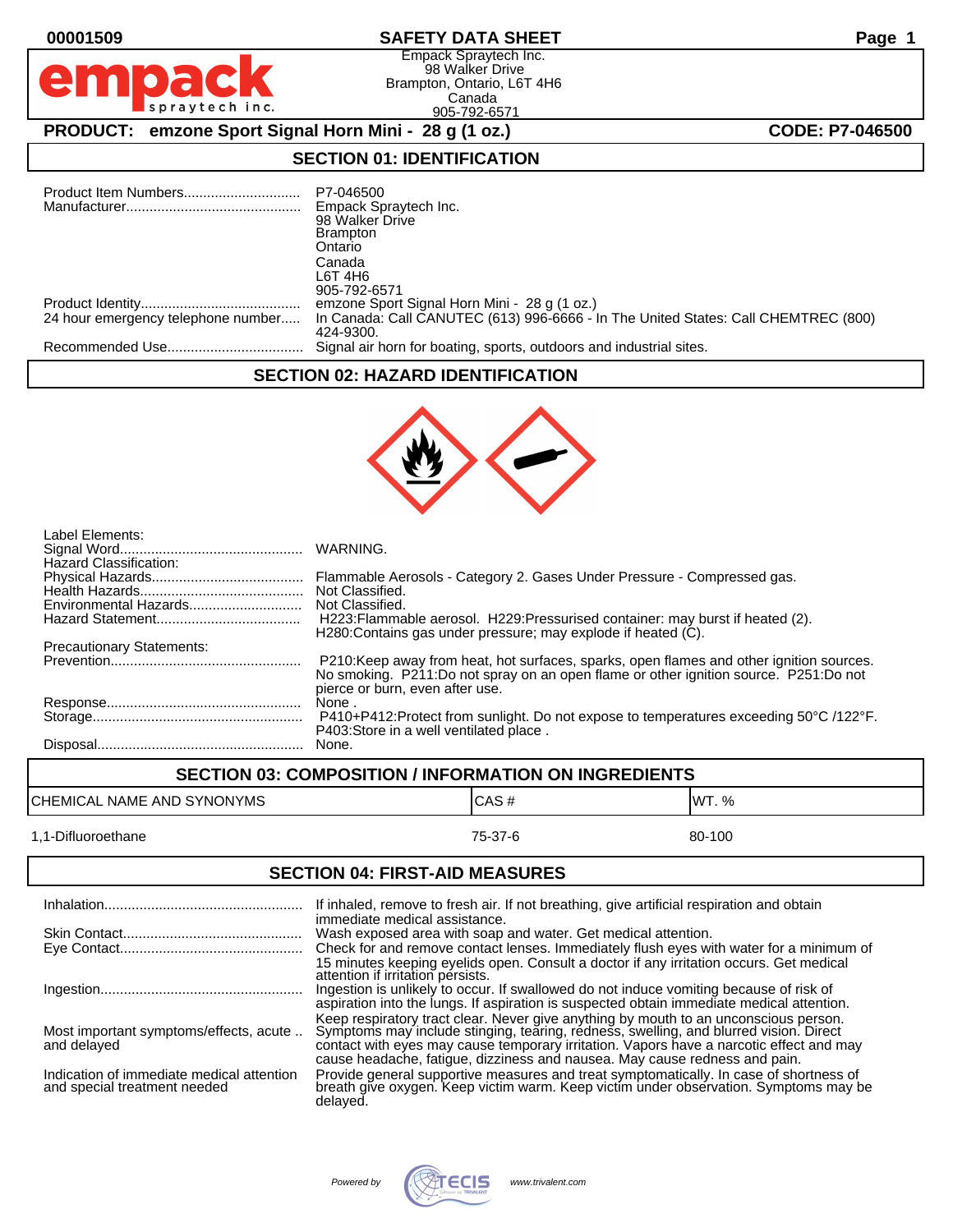#### **PRODUCT: emzone Sport Signal Horn Mini - 28 g (1 oz.) CODE: P7-046500**

#### General Fire Hazards................................ Flammable Aerosol. Special Protective Equipment and ........... Firefighters must use standard protective equipment including flame retardant coat, helmet Precautions for Firefighters with water to prevent vapor pressure build up. For massiv Precautions for Firefighters with water to prevent vapor pressure build up. For massive fire in cargo area, use unmanned hose holder or monitor nozzles, if possible. If not, withdraw and let fire burn out. Suitable Extinguishing Media.................... Dry chemical powder. Carbon dioxide. Foam, water spray or fog. Specific Hazards Arising from the Chemical In case of fire, the following can be released: Carbon Oxides (CO, CO2), Other unidentified Organic Compounds.<br>Hydrogen fluoride. Oxides of carbon. Hazardous Combustion Products..............

### **SECTION 06: ACCIDENTAL RELEASE MEASURES**

**SECTION 05: FIRE-FIGHTING MEASURES**

| Personal Precautions, Protective<br><b>Equipment and Emergency Procedures</b> | No action shall be taken involving any personal risk or without suitable training. Evacuate<br>surrounding areas. Keep unnecessary and unprotected personnel from entering. Avoid<br>walking through spilled material. Avoid breathing vapor or mist. Provide adequate<br>ventilation. Wear appropriate respirator when ventilation is inadequate. Put on appropriate<br>personal protective equipment (see Section 08). |  |
|-------------------------------------------------------------------------------|--------------------------------------------------------------------------------------------------------------------------------------------------------------------------------------------------------------------------------------------------------------------------------------------------------------------------------------------------------------------------------------------------------------------------|--|
| Methods and Materials for Containment<br>and Cleaning Up                      | Large spill or leak is unlikely in aerosol containers. If spill or leak occurs, ventilate enclosed<br>spaces and disperse gas with floor-level forced-air ventilation. Exhaust vapours outdoors.<br>Do not smoke or operate internal combustion engines. Remove flames and heating<br>elements.                                                                                                                          |  |
| Environmental Precautions                                                     | Keep out of drains, sewers, ditches, and waterways. Minimize use of water to prevent<br>environmental contamination.                                                                                                                                                                                                                                                                                                     |  |
| <b>SECTION 07: HANDLING AND STORAGE</b>                                       |                                                                                                                                                                                                                                                                                                                                                                                                                          |  |
| Precautions for Safe Handling                                                 | Contents under pressure. Avoid breathing vapour of this product. Avoid contact with skin                                                                                                                                                                                                                                                                                                                                 |  |

and eyes. Avoid prolonged exposure. Use in well-ventilated areas. Keep container tightly closed. Use in well ventilated area. Avoid all sources of ignition, heat, flames and direct sunlight.

Conditions for Safe Storage including any Pressurized container. Keep container tightly closed in a dry, cool and well-ventilated<br>place. Protect from sunlight and do not expose to temperatures exceeding 50°C (122° place. Protect from sunlight and do not expose to temperatures exceeding 50°C (122°F). Do not puncture, incinerate or crush.

## **SECTION 08: EXPOSURE CONTROLS / PERSONAL PROTECTION**

| IINGREDIENTS                     | TWA           | <b>ACGIH TLV</b><br>STEL                                                                                                                  | IPEL          | <b>OSHA PEL</b><br><b>STEL</b> | <b>NIOSH</b><br>IREL |
|----------------------------------|---------------|-------------------------------------------------------------------------------------------------------------------------------------------|---------------|--------------------------------|----------------------|
| 1.1-Difluoroethane               | Not available | Not available                                                                                                                             | Not available | Not available                  | Not available        |
| Appropriate Engineering Controls |               | Local exhaust ventilation required to maintain the point of use below the Threshold Limit<br>Value if unprotected personnel are involved. |               |                                |                      |
| Individual Protection Measures:  |               |                                                                                                                                           |               |                                |                      |
|                                  |               | Not required on a short-term basis.                                                                                                       |               |                                |                      |
|                                  |               | Chemical resistant gloves are recommended. Avoid contact with the skin. Wear                                                              |               |                                |                      |
|                                  |               | appropriate chemical resistant clothing.<br>Use approved NIOSH respirators for emergencies. Not normally required if good ventilation     |               |                                |                      |
|                                  |               | is maintained.                                                                                                                            |               |                                |                      |
|                                  |               | None Known.                                                                                                                               |               |                                |                      |
| General Hygiene Considerations   |               | When using, do not eat, drink or smoke. Always observe good personal hygiene measures,                                                    |               |                                |                      |
|                                  |               | such as washing after handling the material and before eating, drinking, and/or smoking.                                                  |               |                                |                      |
|                                  |               | Routinely wash work clothing and protective equipment prior to use.                                                                       |               |                                |                      |

### **SECTION 09: PHYSICAL AND CHEMICAL PROPERTIES**

| Form.                                     | Compressed Gas.          |
|-------------------------------------------|--------------------------|
| Physical Appearance                       | Clear, colorless.        |
|                                           | Ether odor.              |
|                                           | Not available.           |
| Aerosol Vapour Pressure (psig, 21°C)      | $70-90$ .                |
| Vapour Density (Air=1)                    | 2.4.                     |
|                                           | Not available.           |
| Initial Boiling Point/Boiling Range (°C)  | $-26.5$                  |
| Melting/Freezing Point (°C)               | -117 °C (-179 °F) - lit. |
|                                           | $<$ -50°C ( $<$ -58°F).  |
|                                           | Not applicable.          |
| Evaporation Rate (n-Butyl Acetate $= 1$ ) | Not applicable.          |
|                                           | 0.28 wt.% @25°C.         |
|                                           | Not available.           |
| Auto Ignition Temperature (°C)            | Not applicable.          |

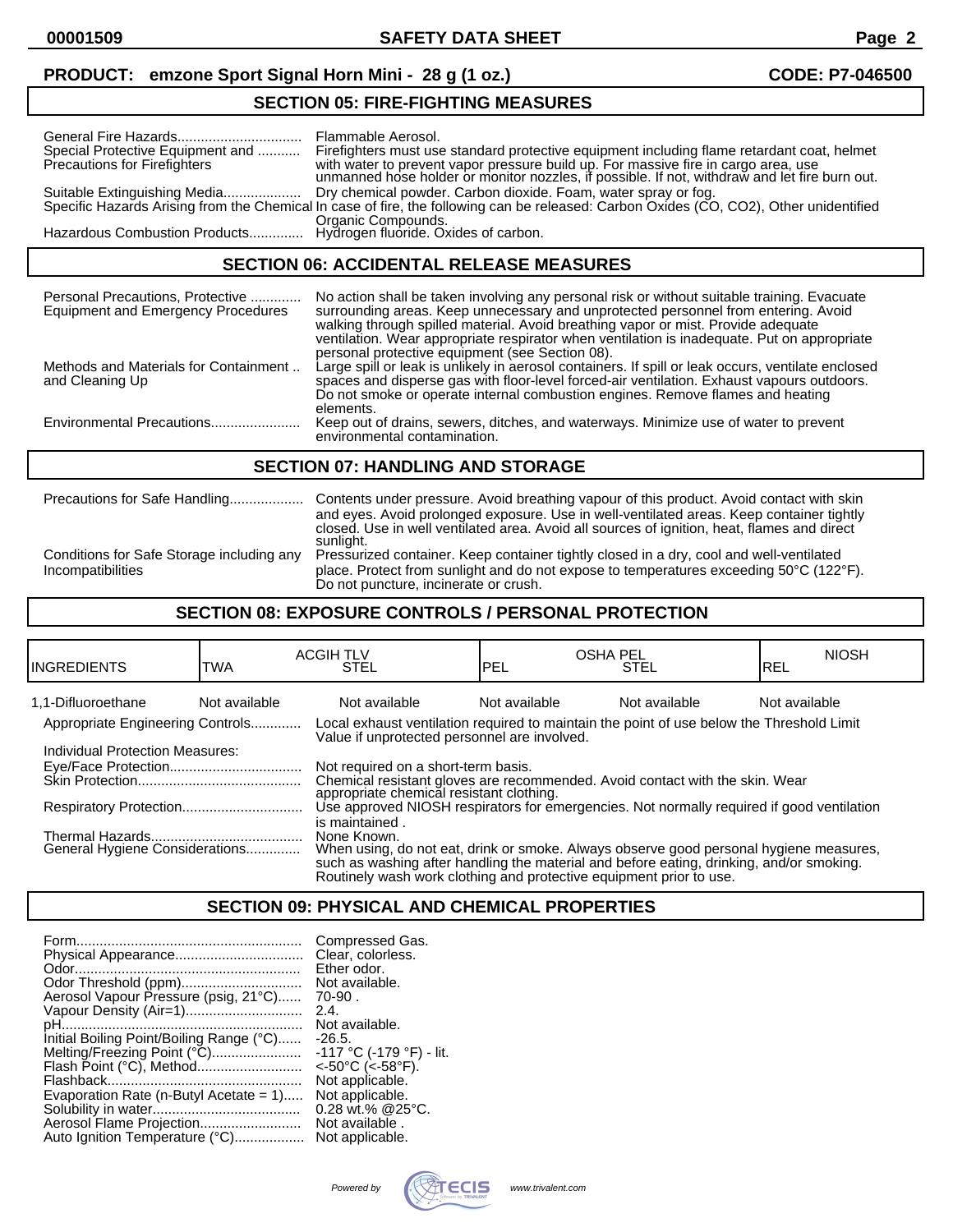#### **PRODUCT:** emzone Sport Signal Horn Mini - 28 g (1 oz.) **CODE: P7-046500**

#### **SECTION 09: PHYSICAL AND CHEMICAL PROPERTIES**

| Not available. |
|----------------|
|                |
|                |

#### **SECTION 10: STABILITY AND REACTIVITY**

| Reactivity                                         |                                                                                          |
|----------------------------------------------------|------------------------------------------------------------------------------------------|
|                                                    | Material is stable under normal conditions.                                              |
| Possibility of Hazardous Reactions Will not occur. |                                                                                          |
|                                                    | Avoid sources of heat and flame, and electrostatic charge.                               |
|                                                    | Keep away from heat. Strong oxidizing agents. Alkali and alkaline earth metals, powdered |
|                                                    | aluminium, zinc, magnesium and strong oxidizers, since they may react or accelerate      |
|                                                    | decomposition.                                                                           |

Hazardous Decomposition Products......... May form carbon dioxide and carbon monoxide, and hazardous fumes.

#### **SECTION 11: TOXICOLOGICAL INFORMATION**

|                                                                                                                                                                                     |                                                                                          | LC50                                                                                                                                                                                                                                                                                                                                                                                                                                                                                                                                              | LD50          |
|-------------------------------------------------------------------------------------------------------------------------------------------------------------------------------------|------------------------------------------------------------------------------------------|---------------------------------------------------------------------------------------------------------------------------------------------------------------------------------------------------------------------------------------------------------------------------------------------------------------------------------------------------------------------------------------------------------------------------------------------------------------------------------------------------------------------------------------------------|---------------|
| 1,1-Difluoroethane<br>Information on Likely Routes of Exposure:                                                                                                                     | Yes.                                                                                     | 176 mg/L (Rat - 4 hrs)                                                                                                                                                                                                                                                                                                                                                                                                                                                                                                                            | Not available |
| Routes of entry - Skin & Eye<br>Routes of entry - Skin Absorption<br>Symptoms Related to the Physical,                                                                              | Yes.<br>No.<br>No.                                                                       |                                                                                                                                                                                                                                                                                                                                                                                                                                                                                                                                                   |               |
| Chemical and Toxicological Characteristics                                                                                                                                          | asphyxiation.                                                                            | Harmful if inhaled. Contact with skin and eyes may cause mild to moderate irritation and<br>frostbite. Symptoms may include redness, pain, numbness, prickling and itching. Inhalation<br>of vapours causes irritation to the nose, throat and respiratory tract, with coughing,<br>wheezing, dizziness, headache, drowsiness, nausea and vomiting. Inhalation of higher<br>concentrations may result in central nervous system depression and unconsciousness.<br>High vapour concentrations reduce oxygen available for breathing, resulting in |               |
| Skin Corrosion/Irritation<br>Serious Eye Damage/Eye Irritation<br>Respiratory or Skin Sensitization<br>Germ Cell Mutagenicity<br>STOT - Single Exposure<br>STOT - Repeated Exposure | May cause mild skin irritation.<br>Not classified.<br>Not classified.<br>Not classified. | Direct contact with eyes causes temporary irritation.<br>Not expected to be a skin or respiratory sensitizers.<br>No information is available, and no adverse effects are expected.<br>None of the ingredients are listed as possibly carcinogenic to humans by IARC or ACGIH.<br>This product is not expected to cause reproductive or developmental effects.<br>No information is available, and no adverse effects are expected.                                                                                                               |               |

#### **SECTION 12: ECOLOGICAL INFORMATION**

|                               | May be dangerous for the environment. No data is available on the product itself. Should<br>not be released into the environment. |
|-------------------------------|-----------------------------------------------------------------------------------------------------------------------------------|
| Persistence and degradability | The product itself has not been tested.<br>The product itself has not been tested.<br>The product itself has not been tested.     |

#### **SECTION 13: DISPOSAL CONSIDERATIONS**

Appropriate Disposal Methods.................. Dispose in accordance with local, provincial and federal regulations.

#### **SECTION 14: TRANSPORT INFORMATION**

|                              | TDG (Canada- Road)    UN1950, AEROSOLS, Class 2.1, Ltd. Qtv.      |
|------------------------------|-------------------------------------------------------------------|
|                              | UN1950, AEROSOLS, Class 2.1, Ltd. Qty., Consumer Commodity ORM-D. |
| IMDG (International- Marine) | UN1950, AEROSOLS, Class 2.1, Ltd. Qty.                            |
| IATA (International- Air).   | HN1950 AFROSOLS Class 2.1 Hd Otv                                  |